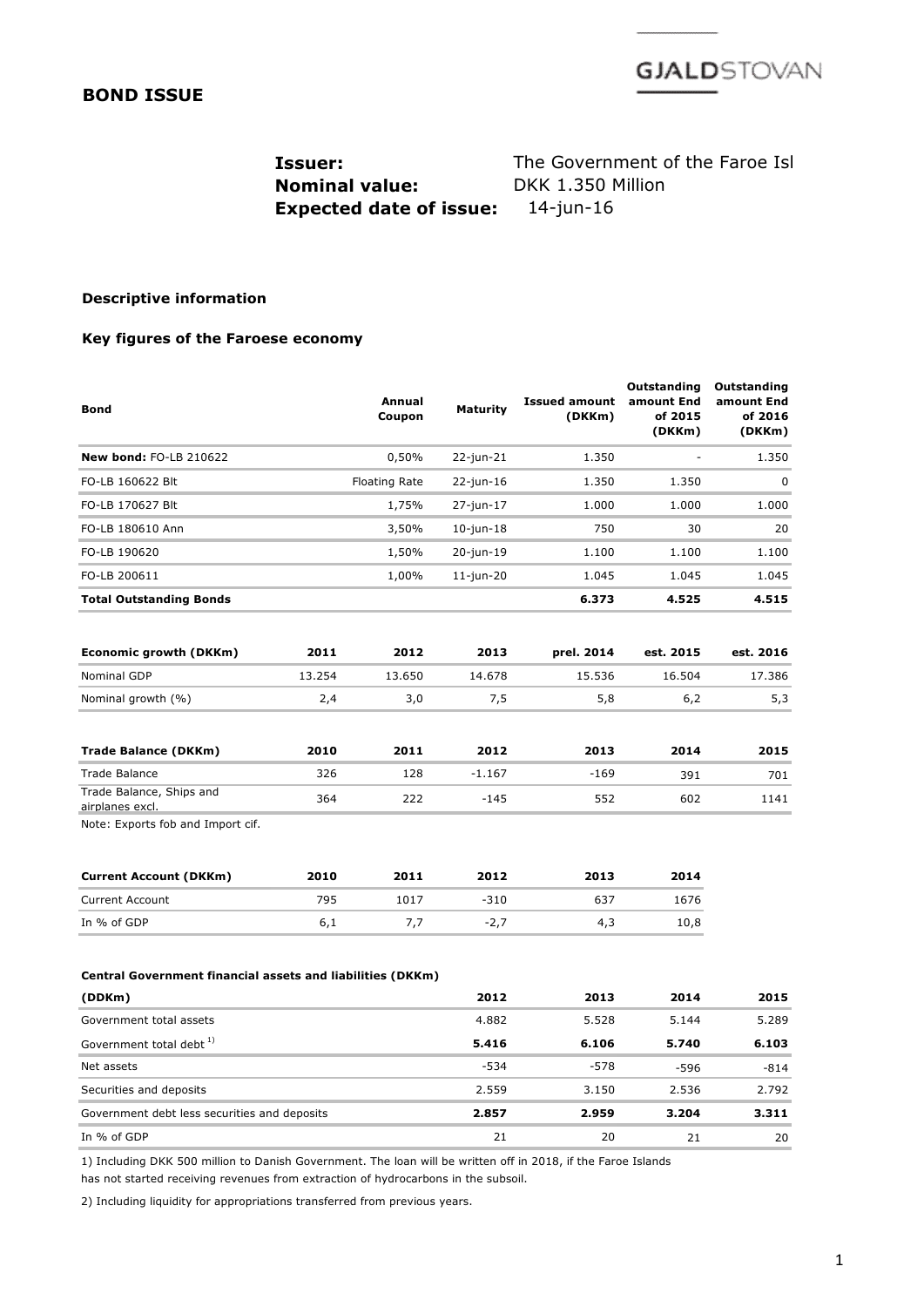# **GJALD**STOVAN

| <b>Central Government Accounts</b>     | <b>Realized</b> | Realized | <b>Realized</b> | Realized             | <b>Budget</b>        |
|----------------------------------------|-----------------|----------|-----------------|----------------------|----------------------|
| (DKKm)                                 | 2012            | 2013     | 2014            | $2015$ <sup>1)</sup> | $2016$ <sup>2)</sup> |
| Taxes, direct                          | 2.138           | 2.190    | 2.360           | 2.448                | 2.359                |
| Taxes, indirect                        | 1.853           | 1.829    | 2.043           | 2.065                | 2.107                |
| <b>Transfers from Denmark</b>          | 660             | 665      | 671             | 676                  | 682                  |
| Sales of goods and services            | 752             | 793      | 851             | 768                  | 699                  |
| Revenue from fees                      | 148             | 224      | 205             | 214                  | 384                  |
| Other                                  | 36              | 52       | 45              | 59                   | 41                   |
| Operating revenues, ex. interest       | 5.587           | 5.753    | 6.175           | 6.230                | 6.272                |
| Personel cost                          | $-2.185$        | $-2.232$ | $-2.310$        | $-2.073$             | $-2.230$             |
| Transfers to individuals               | $-1.562$        | $-1.594$ | $-1.623$        | $-1.661$             | $-1.699$             |
| Other transfers                        | $-343$          | -389     | -422            | $-456$               | $-458$               |
| Purchase of goods and services         | $-1.330$        | $-1.367$ | $-1.403$        | $-1.362$             | $-1.316$             |
| Other expenses                         | $-270$          | $-293$   | $-343$          | $-403$               | -407                 |
| Operating expenses, ex. interest       | -5.690          | $-5.875$ | $-6.101$        | -5.955               | $-6.110$             |
| <b>Primary Operating Balance</b>       | -103            | -122     | 74              | 275                  | 162                  |
| Interest income and dividends          | 142             | 94       | 146             | 101                  | 112                  |
| Interest expenses                      | $-179$          | $-137$   | -117            | $-108$               | -54                  |
| <b>Operating Balance</b>               | -140            | -165     | 103             | 268                  | 220                  |
| Sale of fixed assets                   | 2               | 13       | 11              | 8                    | 64                   |
| Sales of shares                        | $\mathbf 0$     | 0        | 7               | $\mathbf 0$          | $\mathbf 0$          |
| Capital revenues from Denmark          | 51              | 103      | 0               | $\mathbf 0$          | $\mathbf 0$          |
| Repayments of loans, domestic          | 20              | 17       | 39              | 19                   | 19                   |
| Repayments of loans, Iceland           | 300             |          |                 |                      |                      |
| Abolishment of Landsbanki Føroya       | 0               | 164      | 0               | $\mathbf 0$          | 0                    |
| <b>Total capital revenues</b>          | 373             | 297      | 57              | 27                   | 83                   |
| Construction of fixed capital          | $-173$          | $-239$   | -351            | $-311$               | $-215$               |
| Acquisition of fixed capital           | $-10$           | $-33$    | -9              | $-34$                | $-23$                |
| Injection of cap. into publ. Ltd.'s    | $-51$           | -83      | $-17$           | -5                   | $-25$                |
| Net lending, domestic                  | $-32$           | $-13$    | $-20$           | -19                  | $-25$                |
| <b>Total capital expenses</b>          | $-266$          | $-368$   | $-397$          | $-369$               | $-288$               |
| <b>Budget surplus/deficit</b>          | -33             | -236     | $-237$          | -74                  | 15                   |
| Debt repayment                         | $-1.220$        | $-434$   | $-1.512$        | $-890$               | $-1360$              |
| <b>Gross financing surplus/deficit</b> | -1.253          | -670     | -1.749          | -964                 | -1.345               |
| New borrowing                          | 1.128           | 1.000    | 1.100           | 1.045                | 1.350                |
| Net financing surplus/deficit          | $-125$          | 330      | -649            | 81                   | 5                    |

1) Realized as April the 15th 2016 but unaudited.

2) Government Budget Act as approved by the parliament in December 2015.

3) At the beginning of the fiscal year 2016, appropriations transferred from previous years are DKK 174 m.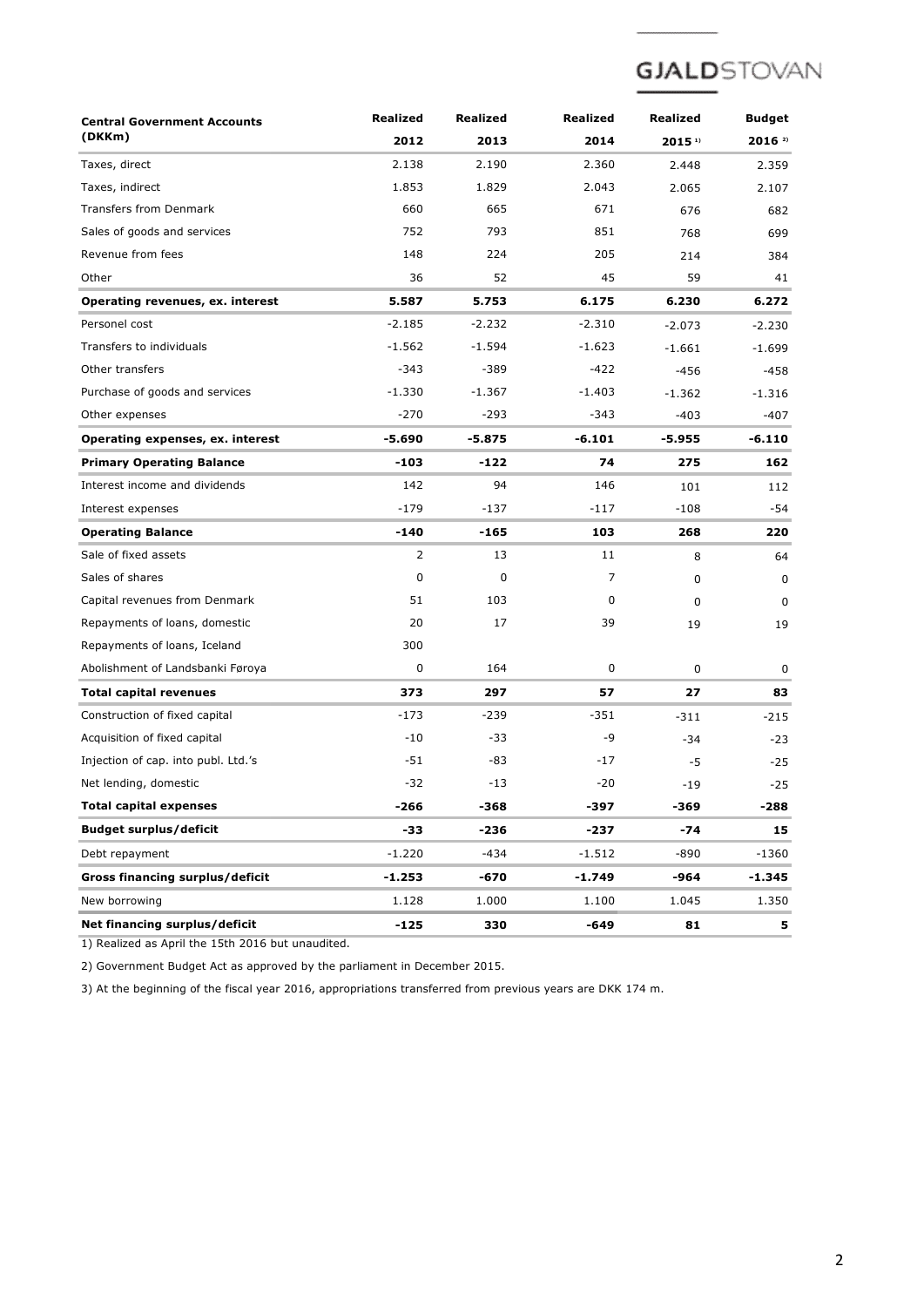

| <b>Population and labour force</b> | 2010   | 2011   | 2012   | 2013   | 2014   | 2015   |
|------------------------------------|--------|--------|--------|--------|--------|--------|
| Population by end of year          | 48.447 | 48.204 | 48.062 | 48.179 | 48.638 | 49.171 |
| Labour force                       | 28.188 | 26.954 | 28.654 | 28.557 | 28.707 | 29.950 |
| Unemployment rate in % (Oct.)      | 5,3    | 6,5    | 4,7    | 3,8    | 3,1    | 2,3    |
| <b>Consumer Price Index</b>        | 2010   | 2011   | 2012   | 2013   | 2014   | 2015   |
| CPI in % (q4/q4 previous year)     | 1,1    | 2,7    | 1.7    | $-1,6$ | $-0,6$ | $-2,0$ |

## **Comments**

*Political status:*

The Faroe Islands are a self governing area within the Kingdom of Denmark. The Faroe Islands are in monetary union with Denmark.

#### *Credit rating:*

March 4<sup>th</sup> 2008 Moody's Investors Service assigned The Faroese Government a first time rating of Aa2 and stable outlook.

April  $18^{\text{th}}$  2011 Moody's Investors Service downgraded the long-term issuer rating of the Faroese Government to to Aa3 with negative outlook.

July 31st 2015 Moody's Investors Service restated the rating Aa3, but changed the outlook to neutral.

### *Government reserve liquidity:*

According to Faroese parliament act, the Faroese Government always holds a reserve liquidity of 15% of GDP. The Government can draw on the reserve liquidity, but in case it uses this possibility, it is expected to restore the reserve liquidity within reasonable time.